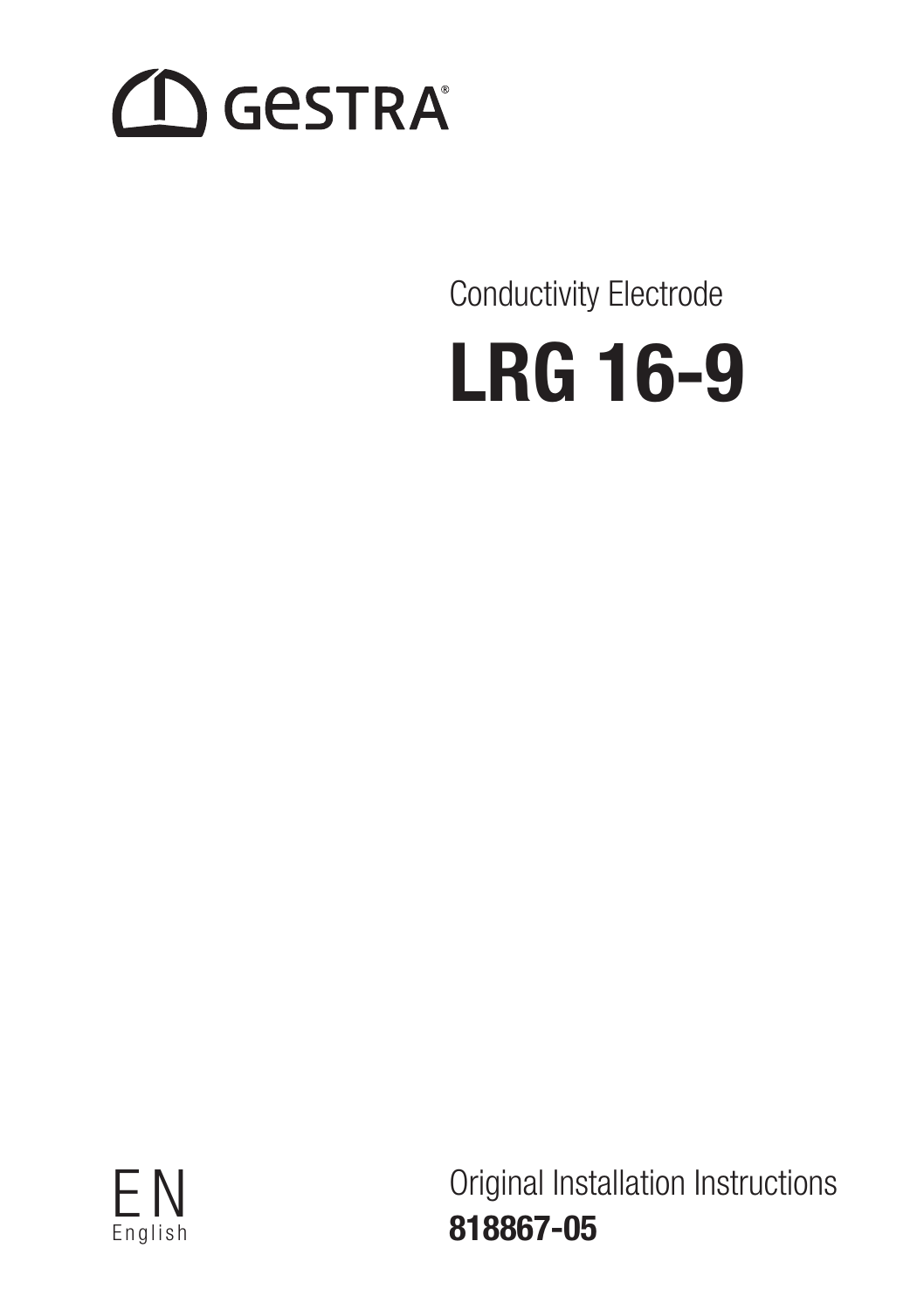# **Contents**

# Page

## **Important notes**

# **Important notes**

| Safety |  |
|--------|--|

## **Directives and standards**

# **Technical data**

# **Installation**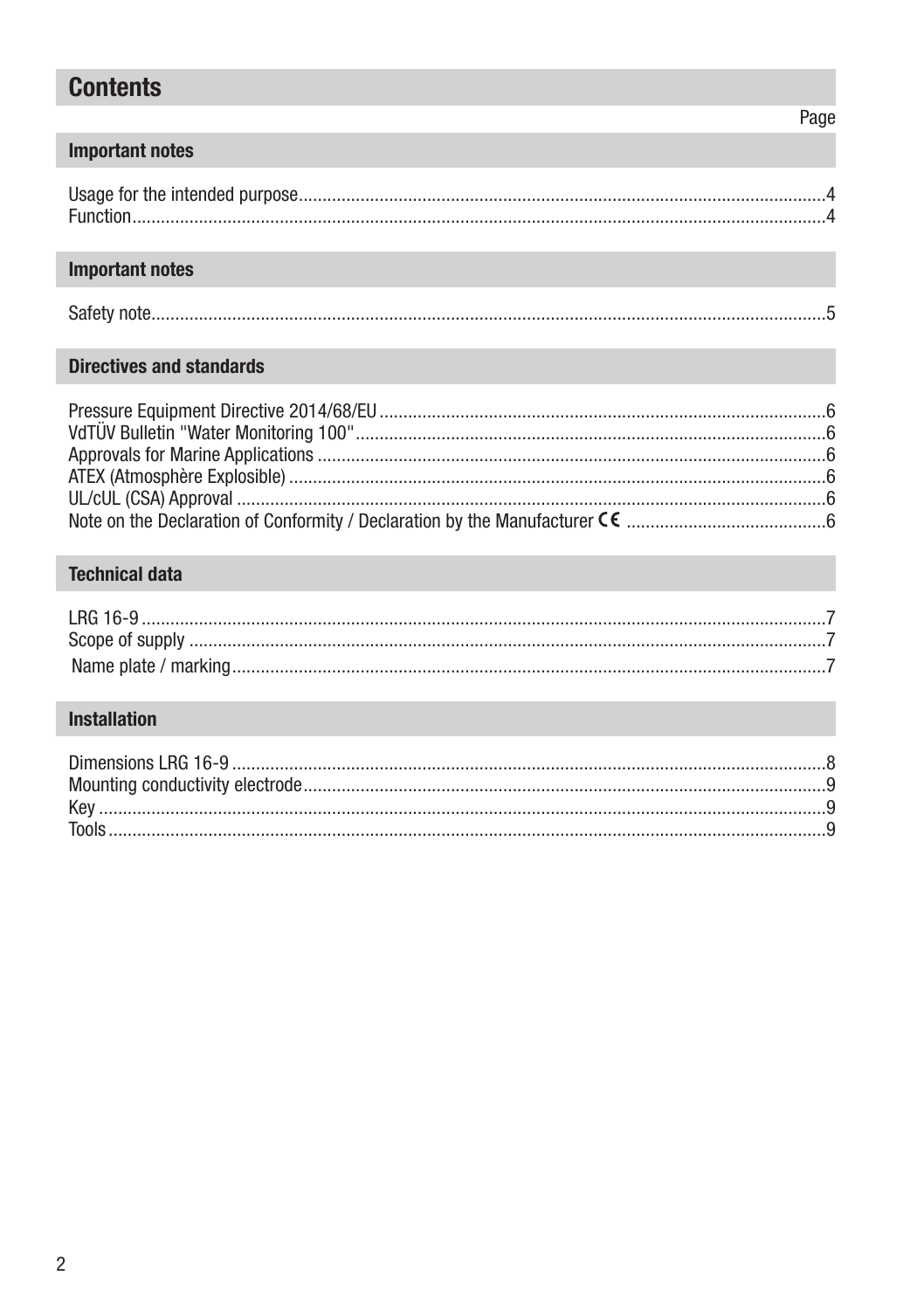# **Contents** - continued -

## Page

## **Dimensions and examples of installation**

## **Electrical connection**

## **Troubleshooting**

## **Maintenance**

## Removing and disposing of the conductivity electrode

|--|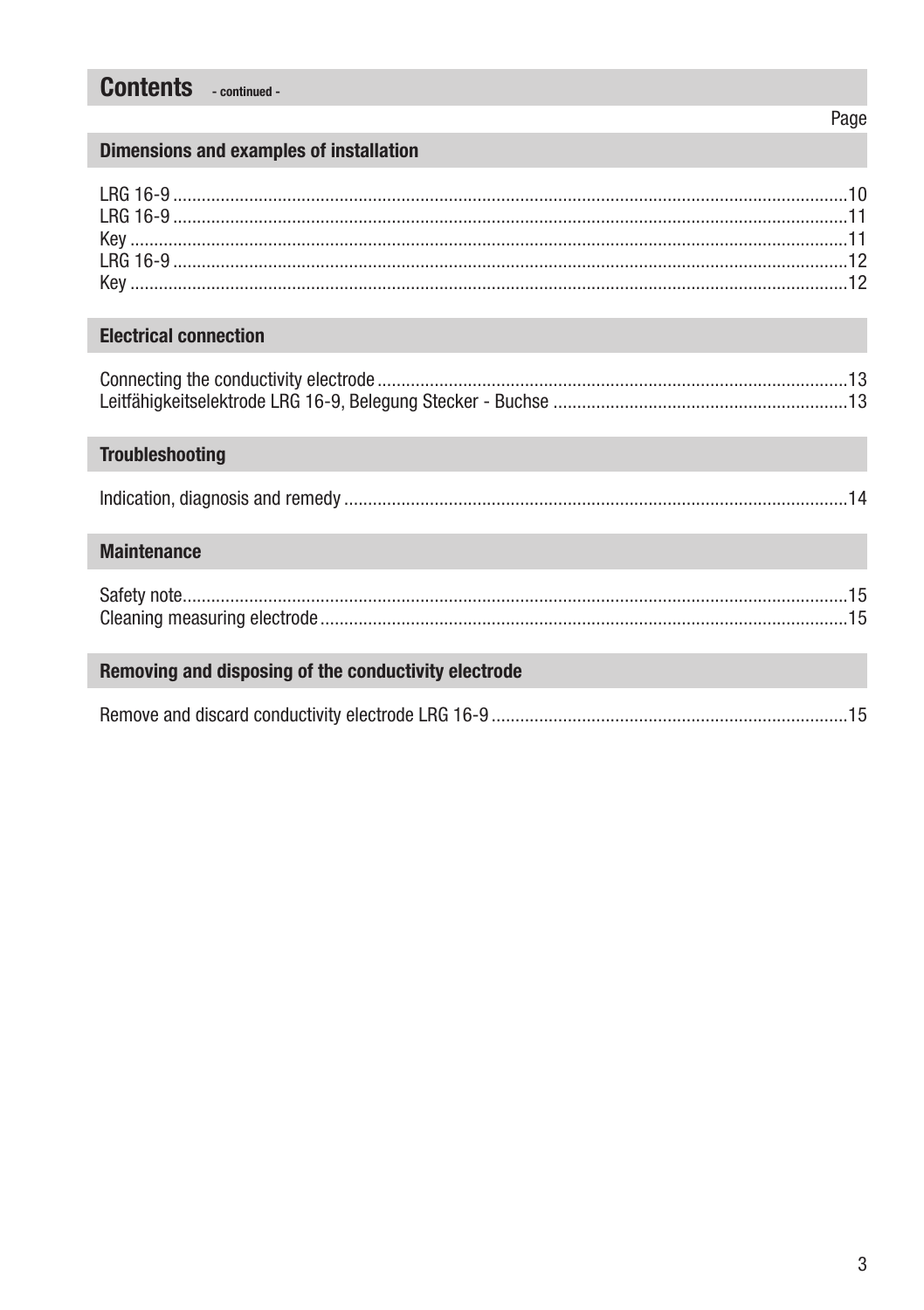# Important notes

#### Usage for the intended purpose

The conductivity electrode LRG 16-9 together with the conductivity switch LRS 1-.. or conductivity controller LRR 1-.. is designed for measuring and monitoring electrical conductivity in conductive fluids.

If used as conductivity limiter or continuous blowdown controller in steam boilers, the conductivity electrode LRG 16-9 can be used with the following equipment:

Conductivity switch LRS 1-7 Conductivity switch LRS 1-50 Conductivity controller LRR 1-50 Conductivity controller LRR 1-52

To guarantee a trouble-free operation observe the requirements made on water as specified in the pertinent TRD and EN regulations.

The equipment must only be used within the admissible pressure and temperature ratings.

#### Function

The conductivity electrode LRG 16-9 is used in combination with the following equipment as conductivity limiter and continuous blowdown controller in steam boilers:

#### Conductivity switch LRS 1-7 Conductivity switch LRS 1-50 Conductivity controller LRR 1-50 Conductivity controller LRR 1-52

In addition the equipment can measure conductivity in condensate and feedwater systems and in cooling and cleaning water.

The conductivity electrode LRG 16-9 in conjunction with conductivity switch LRS 1-7 is also approved for feedwater monitoring on board of seagoing vessels.

The conductivity electrode works in conjunction with conductivity switches or controllers and monitors the conductivity in conductive fluids.

To measure the fluid temperature a resistance thermometer Pt 100 is integrated in the electrode.

A short circuit or wire breakage in the conductivity electrode will trigger an error message in the conductivity switch or controller.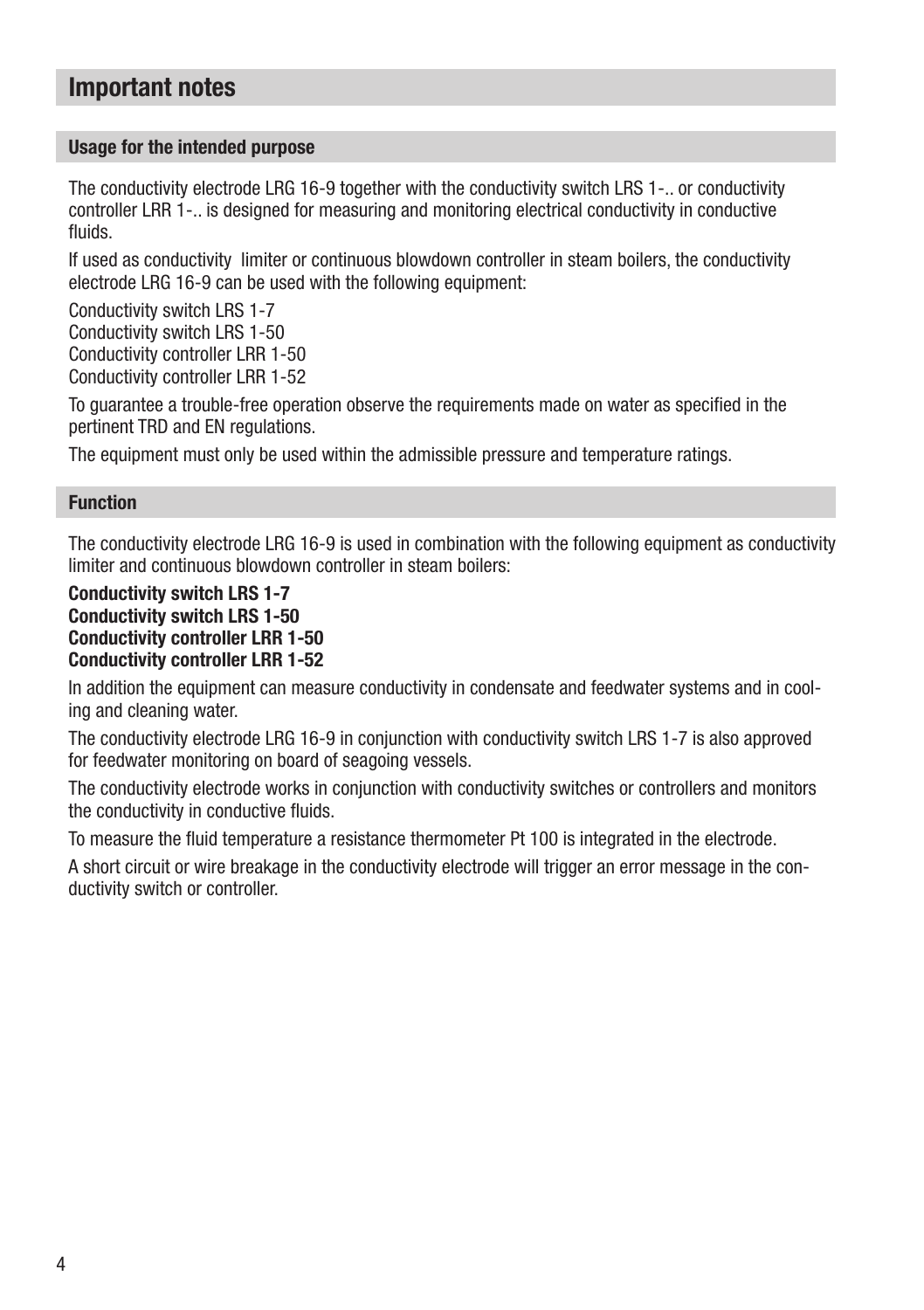#### Important notes - continued -

#### Safety note

The equipment must only be installed, wired and commissioned by qualified and competent staff.

Retrofitting and maintenance work must only be performed by qualified staff who - through adequate training - have achieved a recognised level of competence.



# Danger

When loosening the conductivity electrode steam or hot water might escape! This presents the risk of severe scalding all over the body!

It is therefore essential not to dismantle the electrode unless the boiler pressure is verified to be 0 bar.

The conductivity electrode becomes hot during operation. Risk of severe burns to hands and arms.

Before carrying out installation and maintenance work make sure that the equipment is cold.



## Attention

The name plate specifies the technical features of the equipment. Do not commission or operate any item of equipment that does not bear its specific name plate.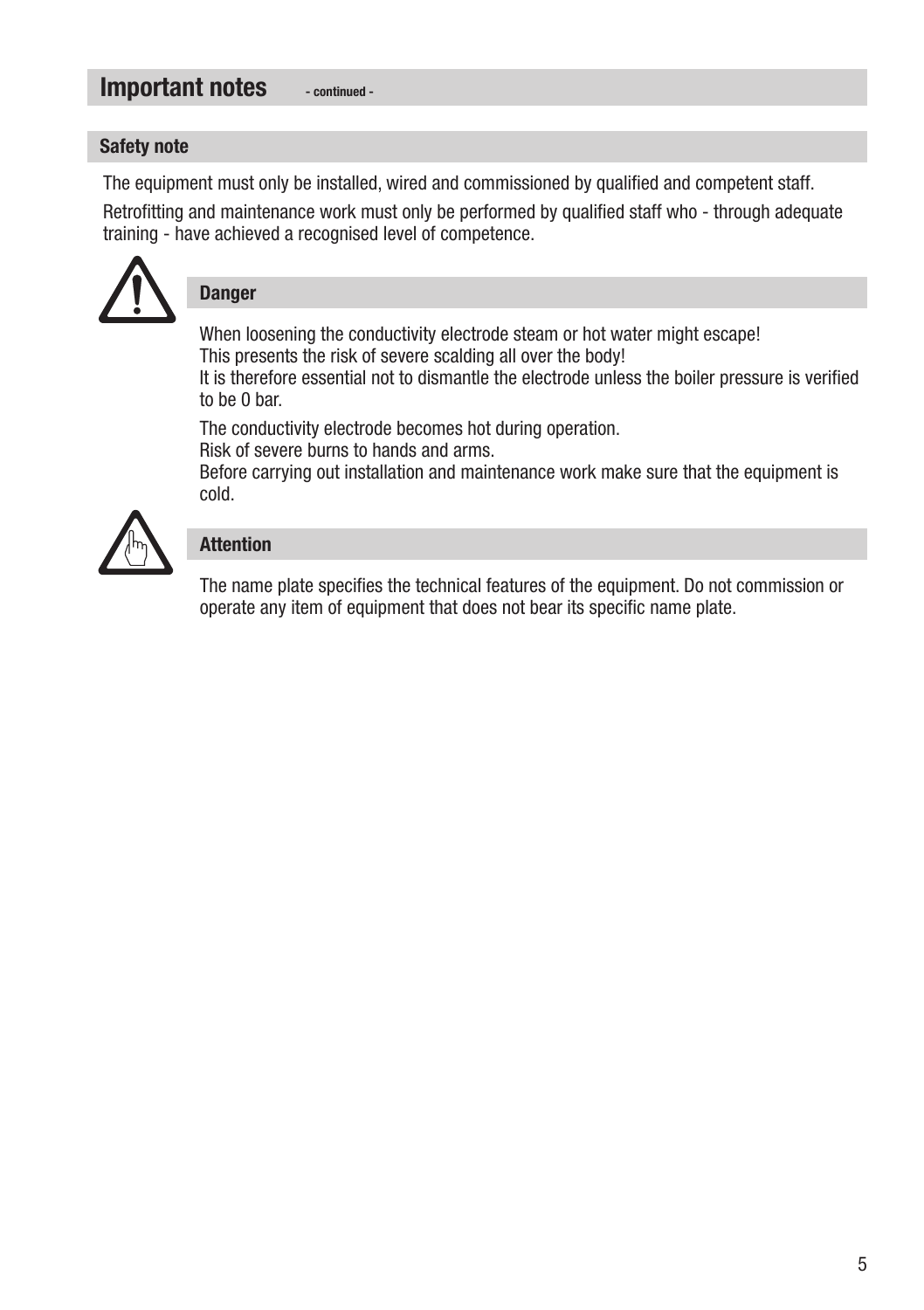# Directives and standards

#### Pressure Equipment Directive 2014/68/EU

The conductivity control and monitoring equipment LRG 1.-.., LRS 1-.., LRR 1-5. meet the safety requirements of the Pressure Equipment Directive (PED). The conductivity control & monitoring equipment is EC type approved according to EN 12952/EN 12953. These Directives state, among other things, the requirements made on limiting systems and equipment for steam boiler plants and (pressurised) hotwater installations.

#### VdTÜV Bulletin "Water Monitoring 100"

The conductivity electrode LRG 16-9 in conjunction with the following conductivity switches and controllers is type approved according to VdTÜV Bulletin "Water Level 100": LRS 1-7, LRS 1-50, LRR 1-50 and LRR 1-52.

The VdTÜV Bulletin "Water Monitoring 100" states the requirements made on water monitoring equipment.

#### Approvals for Marine Applications

The conductivity electrode LRG 16-9 in conjunction with conductivity switch LRS 1-7 is approved for feedwater monitoring on seagoing vessels. See data sheet.

#### ATEX (Atmosphère Explosible)

The equipment is a simple item of electrical equipment according to DIN EN 50020 section 5.4. According to the European Directive 2014/34/EU the equipment must be equipped with approved Zener barriers if used in potentially explosive areas. Applicable in Ex zones 1, 2 (1999/92/EC). The equipment is not Ex marked.

#### UL/cUL (CSA) Approval

The equipment complies with the requirements of the following standards: UL 508 and CSA C22.2 No. 14-13, Standards for Industrial Control Equipment. File E243189.

#### Note on the Declaration of Conformity / Declaration by the Manufacturer CE

For details on the conformity of our equipment according to the European Directives see our Declaration of Conformity or our Declaration of Manufacturer.

The current Declaration of Conformity and Declaration of Manufacturer are available in the Internet under www.gestra.com  $\rightarrow$  documents or can be requested from us.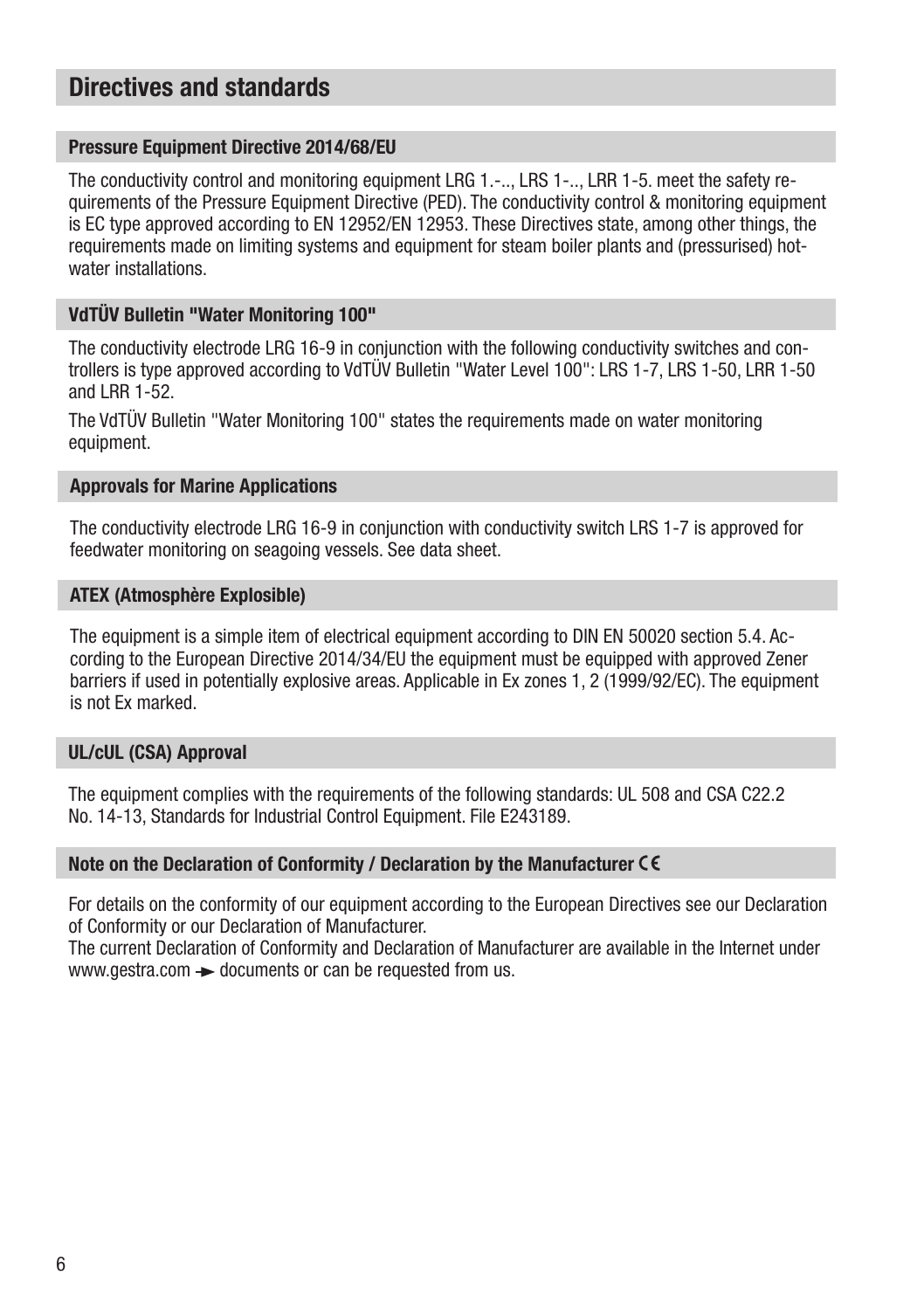# Technical data

## LRG 16-9

| <b>Service pressure</b><br>PN 40, 32 bar at 238°C                                              |                                                                                                                                                                                                       |
|------------------------------------------------------------------------------------------------|-------------------------------------------------------------------------------------------------------------------------------------------------------------------------------------------------------|
| <b>Mechanical connection</b><br>Screwed G 1/2 A, ISO 228 (NPT also available)                  |                                                                                                                                                                                                       |
| <b>Materials</b><br>Screw-in body: 1.4571, X6CrNiMoTi17-12-2<br>Flectrode rod insulation: PFFK | Measuring electrode: 1.4571, X6CrNiMoTi17-12-2                                                                                                                                                        |
| <b>Cell constant</b><br>$0.5 \, \text{cm}^{-1}$                                                |                                                                                                                                                                                                       |
| <b>Electrical connection</b><br>M 12 sensor connector, 5 poles, A coded                        |                                                                                                                                                                                                       |
| <b>Protection</b><br>IP 65 to DIN EN 60529                                                     |                                                                                                                                                                                                       |
| <b>Ambient temperature</b><br>Max. $70^{\circ}$ C                                              |                                                                                                                                                                                                       |
| Weight<br>Approx. 0.3 kg                                                                       |                                                                                                                                                                                                       |
| <b>Approvals:</b><br><b>TÜV</b> certificate                                                    | VdTÜV Bulletin "Wasserüberwachung 100" (= Water Monitoring 100):<br>Requirements made on water monitoring equipment<br>Type approval: TÜV $\cdot$ WÜL $\cdot$ XX-014, XX-017, XX-018 (see name plate) |
| UL/cUL (CSA) Approval                                                                          | UL 508 and CSA C22.2 No. 14-13, Standards for Industrial Control Equipment.<br>File F243189.                                                                                                          |
| Marine applications                                                                            | In accordance with Germanischer Lloyd Directive GL 60444-09 HH                                                                                                                                        |

## Scope of supply

## LRG 16-9

- 1 Conductivity electrode LRG 16-9
- 1 Joint ring 21 x 26, form D, DIN 7603, 1.4301, bright annealed
- 1 Installation manual

#### Name plate / marking

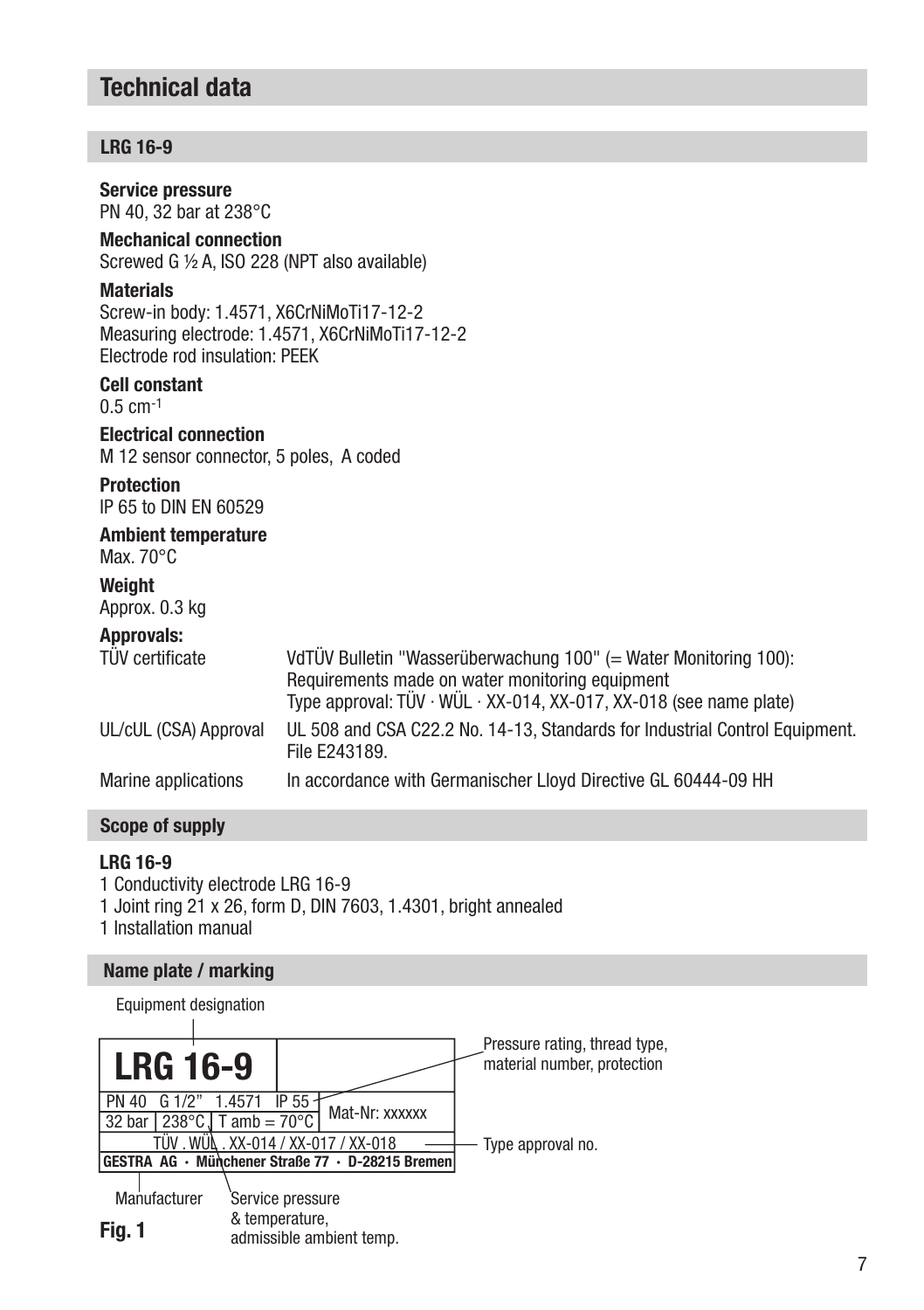# Installation

## Dimensions LRG 16-9



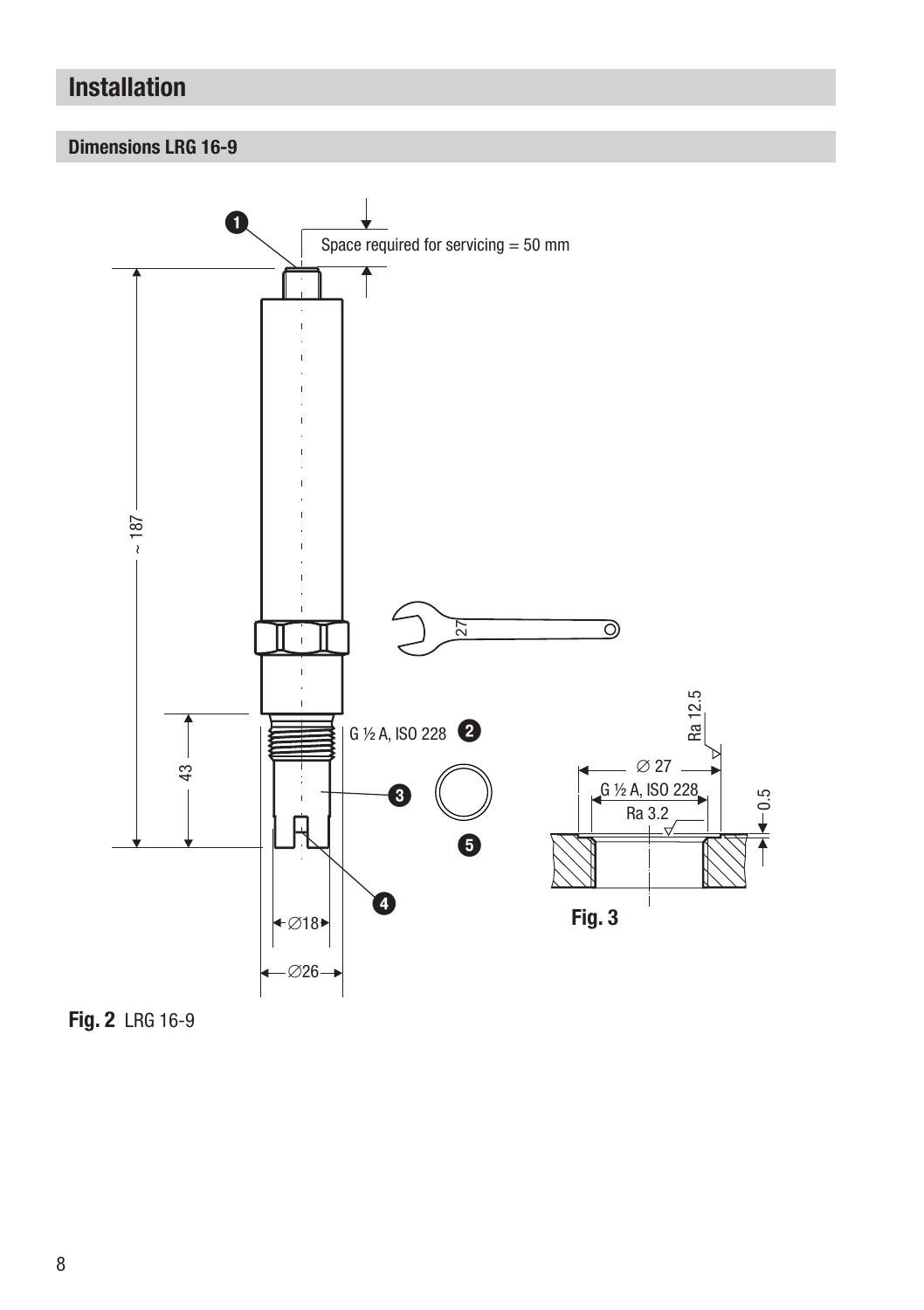# Installation continued -



#### **Note**

- $\blacksquare$  The conductivity electrode is designed for installation in pipes.
- $\blacksquare$  The conductivity electrode is installed in a socket end, a measuring chamber or a mounting flange.
- $\blacksquare$  When installing the conductivity electrode please consider a min. space of 50 mm required for servicing and removing the conductivity electrode.



#### Attention

- $\blacksquare$  Install conductivity electrode horizontally or with a vertical inclination. The measuring surface must be permanently submerged.
- $\blacksquare$  Make sure that the sealing surface of the screwed connection is accurately machined.
- **De** Use only the supplied ring joint 21 x 26, form D, DIN 7603, made from 1.4301, bright annealed!
- Do not insulate electrode thread with hemp or PTFE tape!
- Do not apply conductive paste or grease to the electrode thread!
- $\blacksquare$  Observe the specified tightening torque.
- $\blacksquare$  Leave a space of **approx. 15 mm** between the lower end of the measuring tube and the wall of the pipe.
- Do not cut the measuring electrode and the measuring tube!

#### Mounting conductivity electrode

- 1. Check seating surfaces. Fig. 3
- 2. Place supplied joint ring  $\odot$  onto seating surface of the threaded standpipe or flange.
- 3. Apply a light smear of heat resistant silicone grease (e. g. WINIX® 2150) to the electrode thread  $\bullet$ .
- 4. Screw conductivity electrode into threaded standpipe and tighten with an open-end spanner A. F. 27 mm. The torque required for tightening when cold is 110 Nm.

#### Key

 $\bullet$  M 12 Sensor connector, 5 poles, A coded

2 Electrode thread G 1/2 A, ISO 228

<sup>3</sup> Measuring tube



5 Joint ring 21 x 26 form D to DIN 7603, made from 1.4301, bright annealed

#### Tools

■ Open-end spanner 27 mm A. F.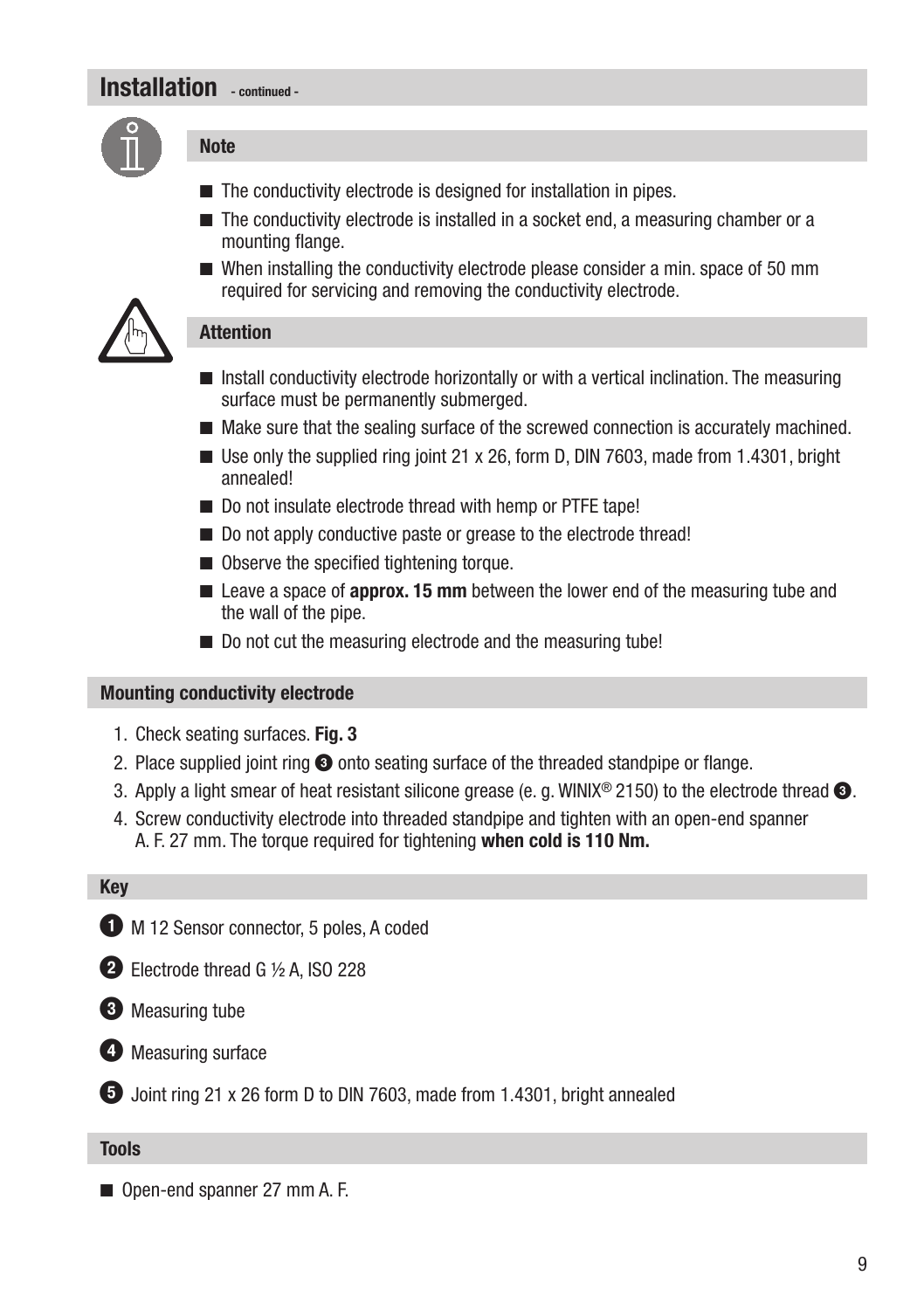# Dimensions and examples of installation





## Fig. 5

Conductivity electrode LRG 16-9 with measuring chamber for installation in pipes.



| DΝ | Flange<br>diameter<br>D | <b>Thickness</b><br>of flange |
|----|-------------------------|-------------------------------|
| 15 | 95                      | 32                            |
| 20 | 105                     | 32                            |
| 25 | 115                     | 32                            |
| 40 | 150                     | 32                            |

# Fig. 6

Conductivity electrode LRG 16-9 with mounting flange for sandwiching between flanges.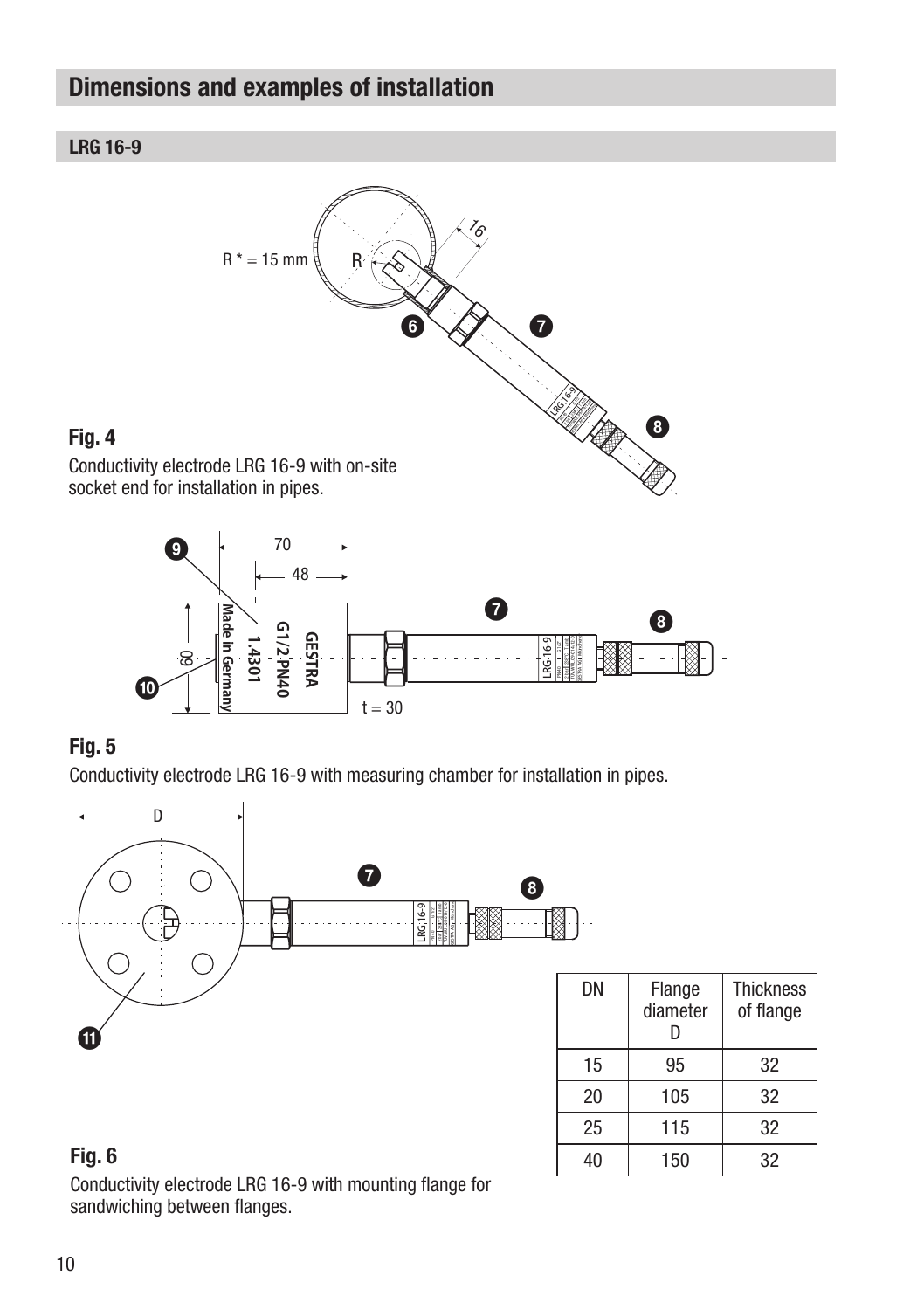# Dimensions and examples of installation - continued -

#### LRG 16-9



## Fig. 7

Conductivity electrode LRG 16-9 with measuring chamber for installation in a bypass



#### Important Notes

- $\blacksquare$  The conductivity electrode is mounted in a bypass below the main line. This arrangement prevents gas bubbles and flash steam from reaching the equipment. Fig. 7
- A throttling point, e. g. a non-return valve (GESTRA type RK 86) should be installed in the main line.
- n To prevent air and dirt particles from getting into the bypass make sure that the bypass is below the main line.

#### Key 6 Socket end to EN 10241, heavy design, screwed G½ A to ISO 228, length 16 mm, provided on site **2** Conductivity electrode LRG 16-9 8 Female connector (not supplied) 9 Measuring chamber, G½, PN 40, made from 1.4301 0 Drain plug **40** Mounting flange PN 40, DIN EN 1092-01 with female thread G½ **12** Non-return valve  $\bigcirc$  Ball valve G1/2  $\bigoplus$  Ball valve  $G^{3}/_8$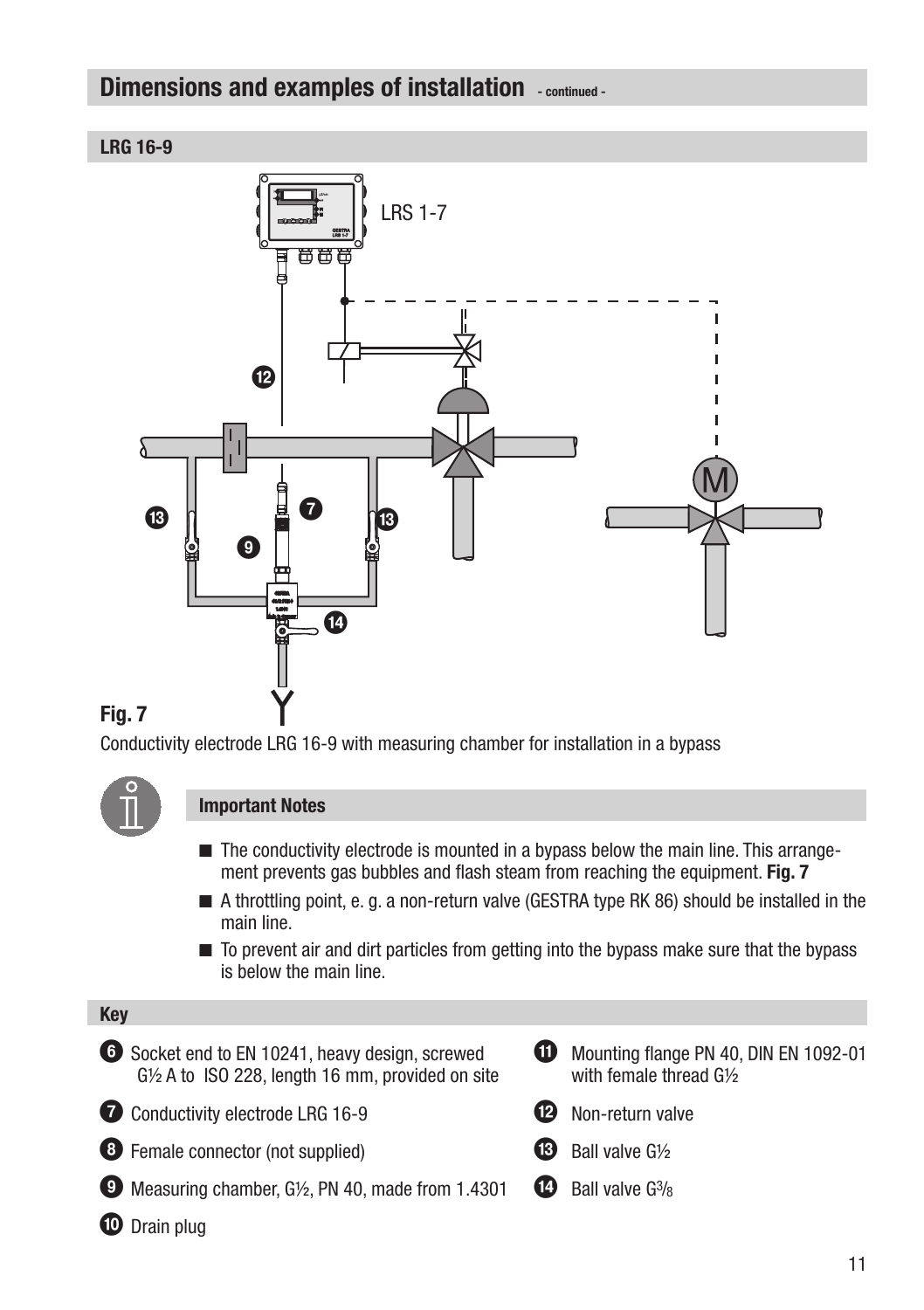# Dimensions and examples of installation - continued -

LRG 16-9



Conductivity electrode LRG 16-9 with measuring chamber for installation in a bypass together with the measuring sensor ORG 12 / 22 of the oil & turbidity detector OR 52-5 / OR 52-6.



#### Important Notes

- $\blacksquare$  The conductivity electrode together with the measuring transducer ORGG 12 / 22 is mounted in a bypass below the main line. This arrangement prevents gas bubbles and flash steam from reaching the equipment. Please see also installation instructions for OR 52-5 / OR 52-6. Fig. 8
- A throttling point, e. g. a non-return valve (GESTRA type RK 86) should be installed in the main line.
- $\blacksquare$  To prevent air and dirt particles from getting into the bypass make sure that the bypass is below the main line.

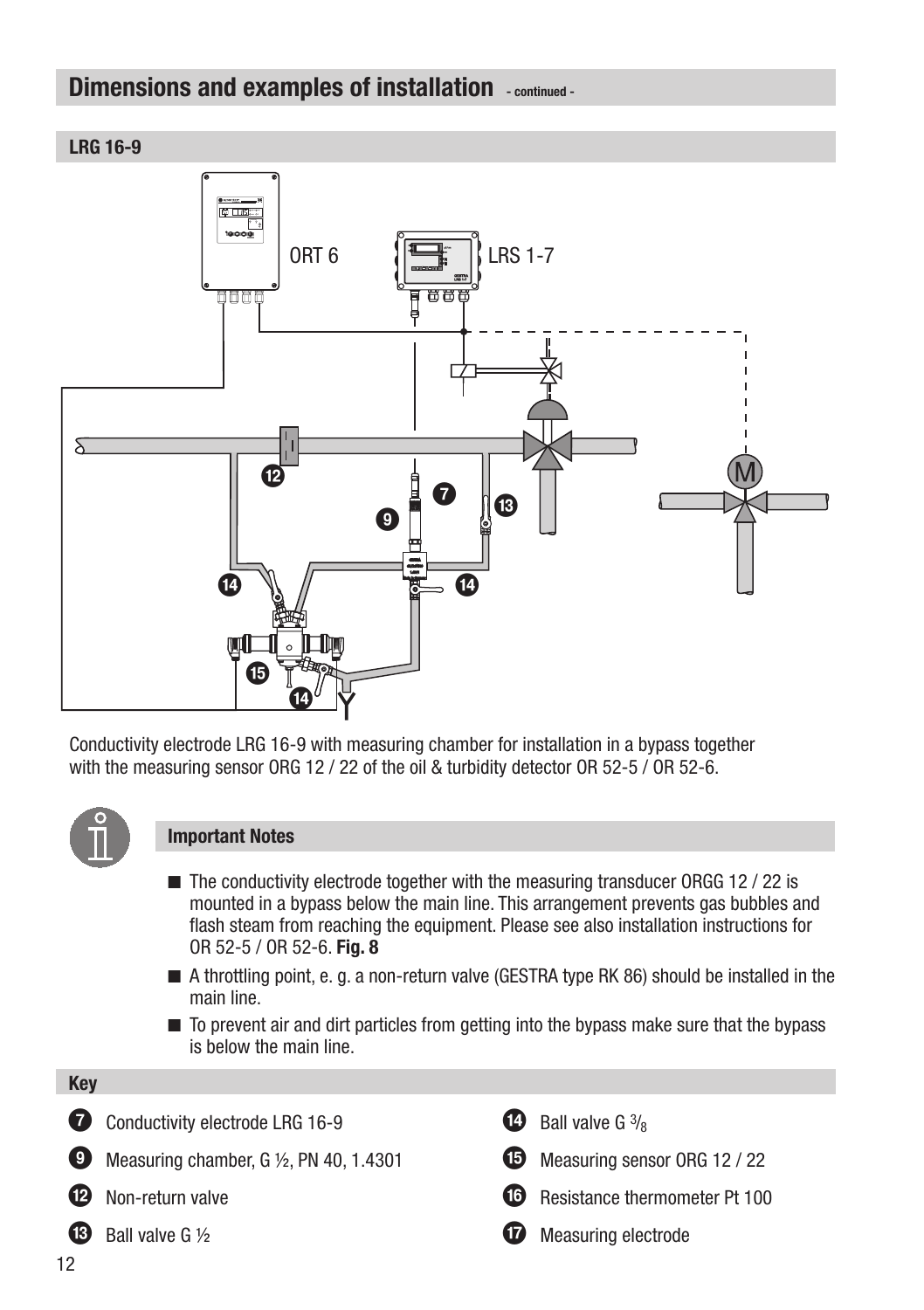# Electrical connection

#### Connecting the conductivity electrode

The conductivity electrode LRG 16-9 is equipped with a sensor plug-in connection type M 12, with 5 poles, A-coded, pin assignment see Fig. 9. For connecting the electrode preconfigured control cable assemblies (with male and female connectors) of various lengths are available as add-on equipment.

Note that the recommended control cable is not UV resistant and, if installed outdoors, must be protected by a UV resistant plastic tube or cable duct.

If you do not use the prefabricated control cable assembly, use screened five-core control cable, e. g. LiYCY 5 x 0.5 mm<sup>2</sup>, for connecting the equipment. In addition, connect at the electrode end a screened female connector to the control cable.

#### Max. cable length between conductivity electrode and switch or controller: 30 m, with conductivities from 1 to 10 μS/cm: max. 10 m.

#### Conductivity electrode LRG 16-9, pin assignment



| <b>Assignment</b>      | <b>Colour of</b><br>individual<br>conductors |
|------------------------|----------------------------------------------|
| Measuring electrode    | brown (BN)                                   |
| Resistance thermometer | white (WH)                                   |
|                        | blue (BU)                                    |
|                        | black (BK)                                   |
| Farth                  | grey (GY)                                    |
|                        | Pt 100                                       |

Sensor plug-in connection



#### Attention

- $\blacksquare$  If the above-mentioned control cable assembly is not used, the connecting line must be provided with a screened female connector according to the wiring diagram. Fig. 7. Observe the mounting instructions of the connector manufacturer.
- $\blacksquare$  Make sure that connecting cables leading to the equipment are segregated and run separately from power cables.
- $\blacksquare$  Connect screens according to the installation instructions for the conductivity switches/controllers LRS 1-7, LRS 1-50, LRR 1-50 and LRR 1-52.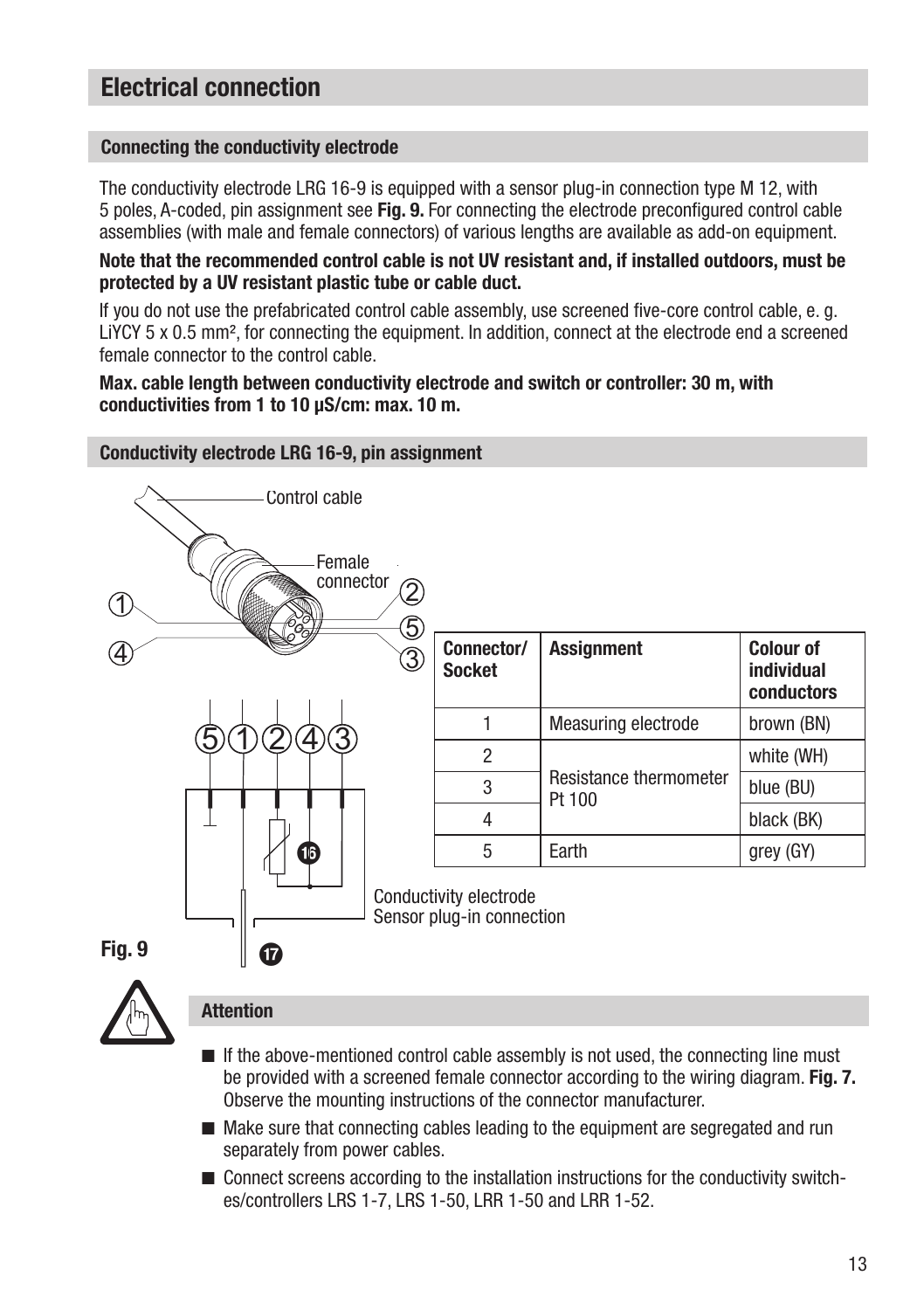# **Troubleshooting**

#### Indication, diagnosis and remedy



#### Attention

Before carrying out the fault diagnosis please check:

#### Supply voltage:

Is the conductivity switch / controller supplied with the mains voltage specified on the name plate?

#### Wiring:

Is the wiring in accordance with the wiring diagram?

| Indication of malfunctions                                 |                                                           |  |
|------------------------------------------------------------|-----------------------------------------------------------|--|
| Conductivity switch / controller does not work accurately. |                                                           |  |
| <b>Error</b>                                               | Remedy                                                    |  |
| Indicated conductivity reading is larger than the          | Increase temperature coefficient tC during commissioning. |  |
| measured reference value.                                  | Reduce correction factor CF during operation.             |  |
| Indicated conductivity reading is smaller than the         | Reduce temperature coefficient tC during commissioning.   |  |
| measured reference value.                                  | Increase correction factor CF during operation.           |  |
| Measuring result cannot be adjusted by changing the        | Remove conductivity electrode and clean measuring         |  |
| correction factor.                                         | surface.                                                  |  |

| Conductivity switch / controller does not work                                                                            |                                                                                                                                                                                                                             |  |
|---------------------------------------------------------------------------------------------------------------------------|-----------------------------------------------------------------------------------------------------------------------------------------------------------------------------------------------------------------------------|--|
| <b>Error</b>                                                                                                              | Remedy                                                                                                                                                                                                                      |  |
| Power failure.                                                                                                            | Switch on supply voltage. Check all electrical connections.                                                                                                                                                                 |  |
| The earth connection to the vessel is interrupted.                                                                        | Clean seating surfaces and screw in the conductivity<br>transmitter together with the joint ring 21 x 26, form D, DIN<br>7603 (made from 1.4301), bright annealed. Do not insulate<br>the electrode with hemp or PTFE tape! |  |
| Conductivity electrode defective, measured value too<br>low. Electrode lines interrupted or measuring surface<br>exposed. | Check connection of electrode lines. If necessary, replace<br>equipment. Check water level and installation.                                                                                                                |  |
| Conductivity electrode defective, measured value too<br>high. Short circuit in electrode lines.                           | Check connection of electrode lines. If necessary, replace<br>equipment.                                                                                                                                                    |  |
| Temperature sensor defective, temperature reading<br>too low.                                                             | Check conductivity electrode LRG 16-9 and, if necessary,<br>replace it with a new one. Check wiring (short circuit,<br>interruption?)                                                                                       |  |
| Temperature sensor defective, temperature reading<br>too high.                                                            |                                                                                                                                                                                                                             |  |



## Attention

 $\blacksquare$  For commissioning and troubleshooting also observe the installation & operating manuals for LRS 1-7, LRS 1-50, LRR 1-50 and LRR 1-52.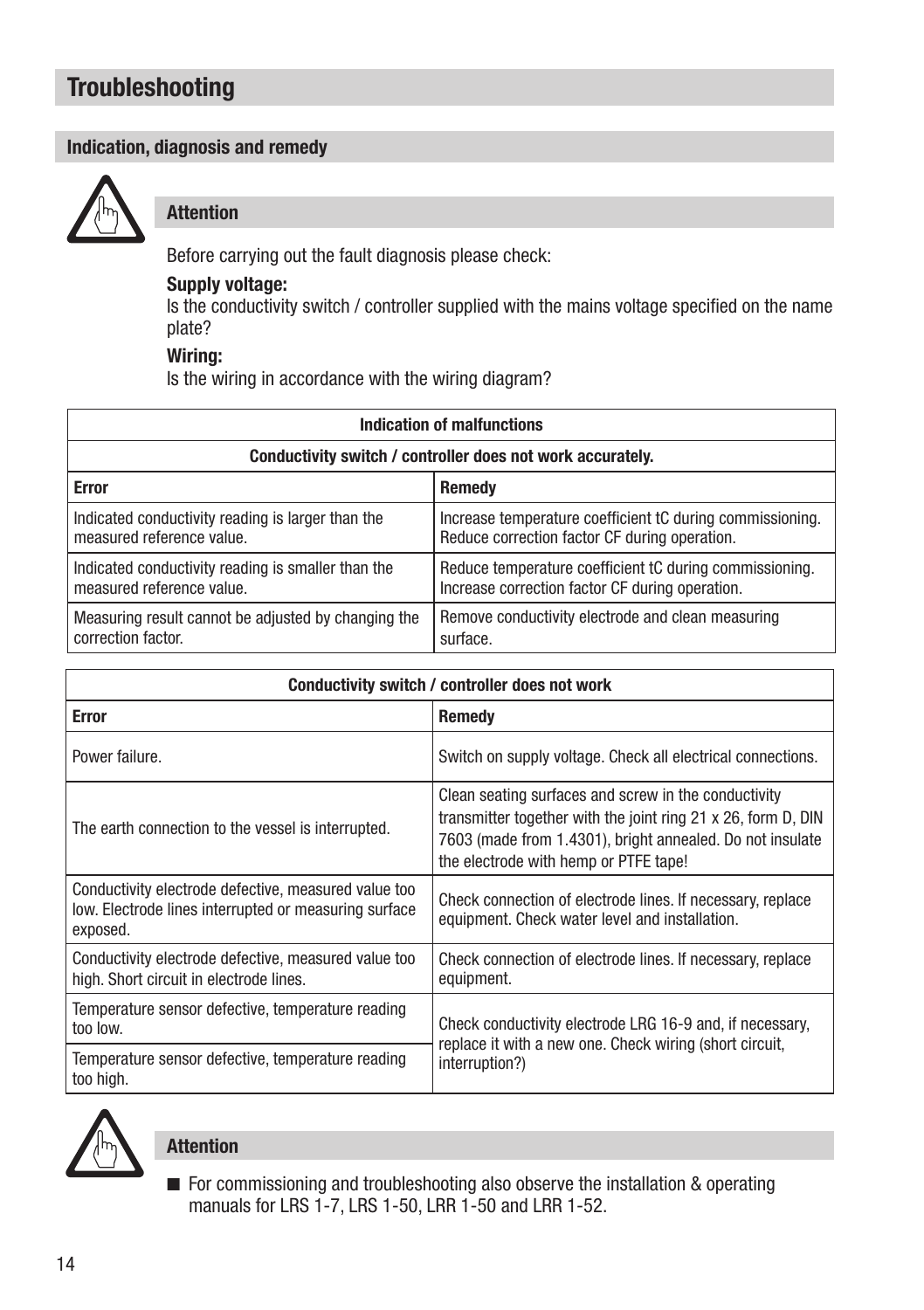# **Maintenance**

#### Safety note

The equipment must only be installed, wired and commissioned by qualified and competent staff.

Retrofitting and maintenance work must only be performed by qualified staff who - through adequate training - have achieved a recognised level of competence.



## **Danger**

When loosening the conductivity electrode steam or hot water might escape! This presents the risk of severe scalding all over the body!

It is therefore essential not to dismantle the conductivity electrode unless the boiler pressure is verified to be 0 bar.

The conductivity electrode becomes hot during operation.

Risk of severe burns to hands and arms.

Before carrying out installation and maintenance work make sure that the equipment is cold.

#### Cleaning measuring electrode

- 1. Detach sensor sleeve from the conductivity electrode.
- 2. Before removing the equipment make sure that is is neither hot nor under pressure.

#### Cleaning the measuring electrode (measuring surface):

- $\blacksquare$  Wipe off non-adhesive deposits with a grease-free cloth.
- $\blacksquare$  To remove adhesive deposits use emery cloth (medium grain).

Re-install the conductivity electrode. Observe the notes given in section "Installation" and "Electrical Connection".

# Removing and disposing of the conductivity electrode

#### Remove and discard conductivity electrode LRG 16-9

- 1. Detach sensor sleeve from the conductivity electrode.
- 2. Before removing the equipment make sure that is is neither hot nor under pressure.

For the disposal of the equipment observe the pertinent legal regulations concerning waste disposal.